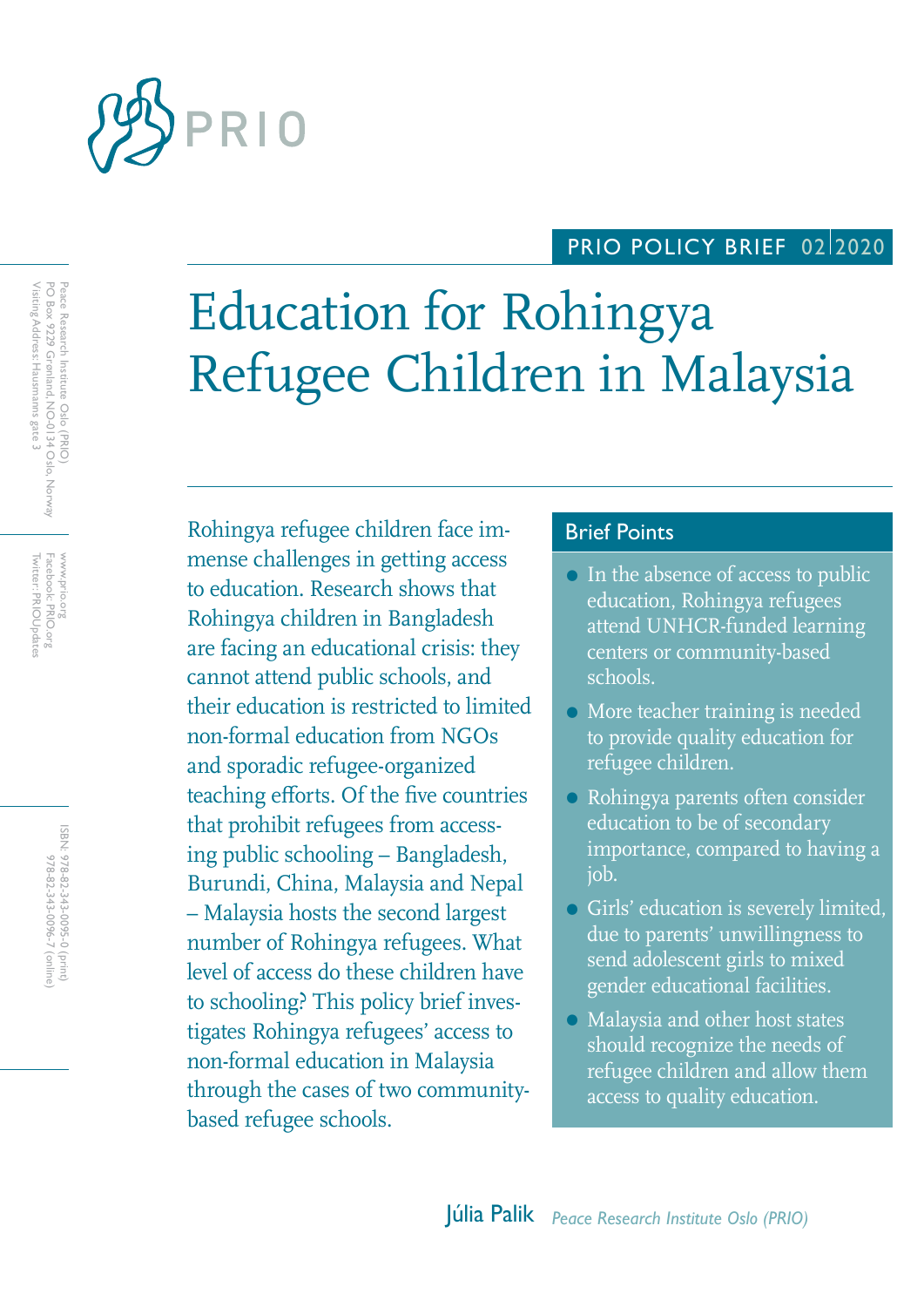#### **Introduction**

The Rohingya refugee situation remains one of the most complex refugee crises in the world. To date, there has been little systematic analysis of Rohingya refugee children's opportunities to access non-formal education in their host countries. This is problematic because we lack knowledge on the variation in terms of access to and quality of education across the different host countries. This inhibits policymakers' and practitioners' ability to identify best practices and to evaluate their programs. Our PRIO research team has published a comprehensive report on community-led education in refugee camps in Bangladesh<sup>1</sup> and we have mapped 126 learning centers in the refugee camps of Bangladesh's Cox's Bazaar district.<sup>2</sup> While Bangladesh has experienced the largest number of Rohingya refugees, there are several hundred thousand Rohingya refugees residing in Malaysia, Thailand, Indonesia, Saudi Arabia, India and elsewhere.

To gain a better understanding of Rohingya children's access to education in Malaysia, we rely on a combination of fieldwork, interviews, and secondary source reviews. In August 2019, we conducted fieldwork at the local Rohingya community school, Sekolah Komuniti Rohingya (SKR), in Kuala Lumpur, Malaysia. In March 2020, we conducted interviews with the head of education at the United Arakan Institute Malaysia (UAIM). We complemented this data with a comprehensive secondary source review. During our interviews, we asked school managers and teachers for their views on Rohingya's



Myanmar in Malaysia. Source: UNHCR

access to education in Malaysia, their organization's programs, and the content and organization of education, as well as about the future prospects of these children. We secured informed consent from all research participants.

We contacted 16 organizations working with refugees in Thailand, Malaysia, and Indonesia, some of which specifically worked with Rohingya refugees. The response rate has been remarkably low, which might be explained by the sensitive nature of the topic. Gathering data on Rohingya education is further complicated by the scarcity of primary and secondary sources, especially in the case of Indonesia.

### **Malaysia and the Rohingya Crisis**

Malaysia is an important transit and destination country for refugees. At time of writing, approximately 178,990 refugees and asylum seekers are registered with UNHCR. Among these, 154,080 are from Myanmar, including 101,010 Rohingya. Figure 1 shows the ethnic composition of refugees from Myanmar in Malaysia. Besides the more than 100,000 registered Rohingya refugees, estimates suggest that tens of thousands more Rohingya remain unregistered. In the total refugee population, more than 46,000 are below the age of 18.3 Our interviewees, however, estimate that there are more than 60,000 refugee children below the age of 18. Refugees in Malaysia are considered by authorities to be "illegal" migrants under the Immigration Act, and they are thus at risk of arrest and detention. Rohingya refugees also lack any legal status and are thus unable to access healthcare or enroll in public schools. Refugee status determination is carried out by the UNHCR. Registered refugees or asylum seekers get a UNHCR identity card that offers them some basic legal protections.

Rohingya refugees have been arriving to Malaysia since the late 1990s. Although their status has not been regulated, they have been tolerated by the government.<sup>4</sup> In contrast to Bangladesh, Rohingya refugees in Malaysia do not live in camps. They reside with the local community, often in overcrowded housing situations. Our interviews confirmed previous findings regarding the Malaysian authorities' "blindeye policies" when it comes to detaining refugees.5 The total Rohingya population consists of a mix of new arrivals (since 2015) and first- and Figure 1: Ethnic composition of refugees from the commode proton account of the second-generation refugees living in protracted with usually 5–6 classes each day. displacement. Rohingya children born in

Malaysia "inherit" their statelessness from their parents, as Malaysia does not grant *jus soli* (commonly referred to as birthright citizenship).

In the absence of access to public education in Malaysia, Rohingya children receive education from UNHCR and other non-governmental organization sponsored learning centers (LCs), community-based organizations (CBOs), and madrassas. According to 2017 UNHCR figures, there are 128 learning centers across the country. Our interviewees estimated that, as of 2020, there are more than 148 LCs due to the large number of new arrivals since 2017, most of whom are Rohingya refugees. Only 30% of refugee children are enrolled in UNHCR-funded LCs, while the remaining 70% attend education programs provided by CBOs. These often operate under resource constraints, including a lack of qualified teachers, adequate teaching materials, and classroom facilities.<sup>6</sup> Our interviewees explained that in order to set up a CBO in Malaysia, UNHCR has to conduct a site visit to decide whether the school fulfills requirements concerning infrastructure and teacher qualifications, amongst other criteria. It is also possible to obtain registration from the Ministry of Education, which categorizes CBOs as "alternative education centers" that correspond to private schools. Rohingya children who receive education in Malaysian LCs or by CBOs are however unable to enter into local public schools or access the labor market.

#### **Non-Formal Education**

There are both challenges and opportunities regarding non-formal education for Rohingya refugees. Sekolah Komuniti Rohingya (SKR) and the United Arakan Institute Malaysia (UAIM) are two CBOs that serve as illustrative examples of non-formal refugee education.

#### *Sekolah Komuniti Rohingya (SKR)*

SKR was founded 10 years ago. In 2019, 91 students received education from seven teachers. SKR is operated by the Malaysian Relief Agency and funded by UNHCR and private donors. SKR staff estimated that between 20,000 and 30,000 refugees are below the age of 18 in Malaysia. SKR provides primary education and limited pre-school education to Rohingya refugee children. Classes at SKR run from 08:30 to 13:00,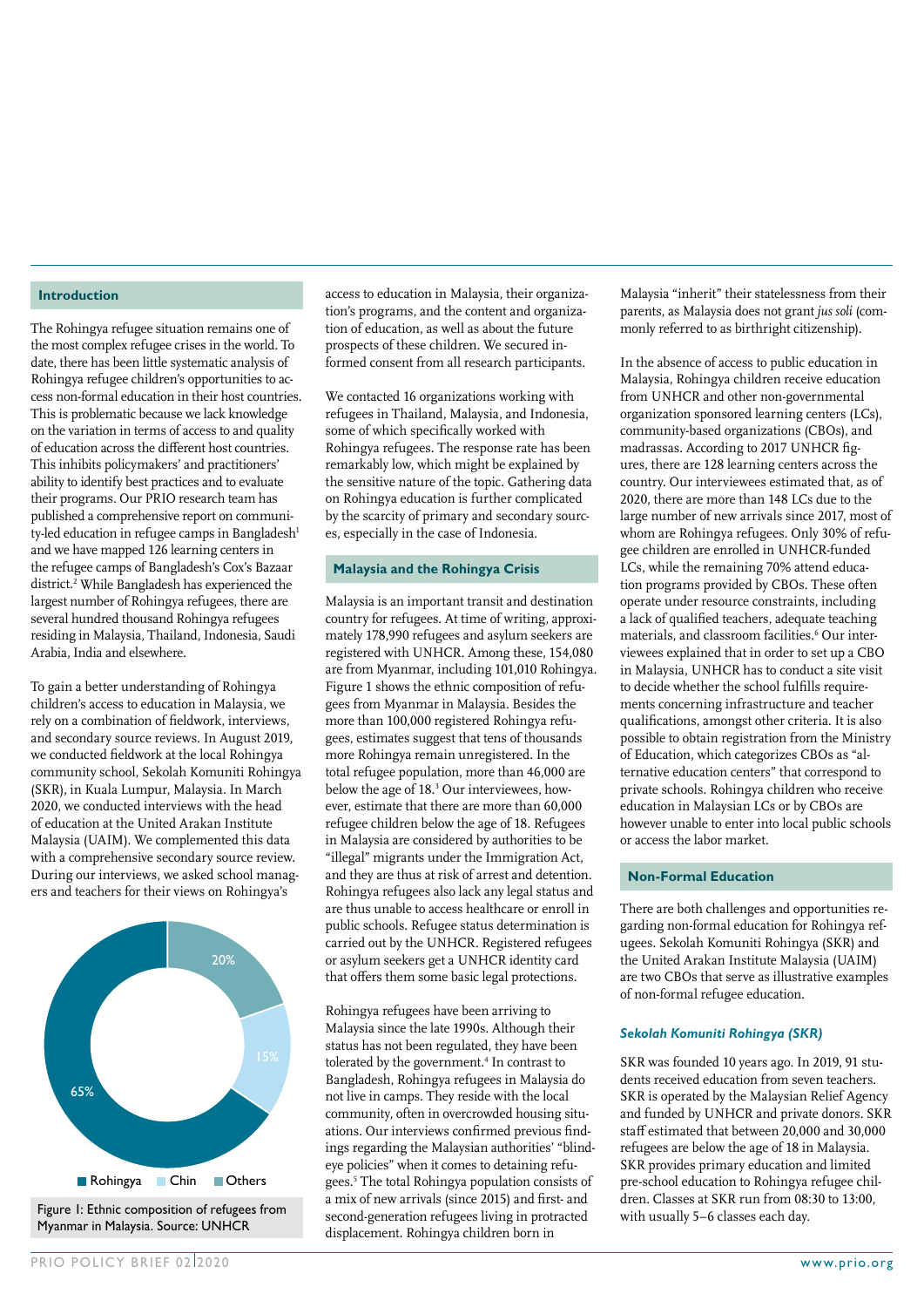#### *United Arakan Institute Malaysia (UAIM)*

UAIM was founded in 2017 and is located in Selangor state, Malaysia. UAIM caters to Rohingya refugee children who have lost one or both of their parents. UAIM relies solely on funding from private donors. The stated goal of UAIM is to educate the next generation of Rohingya community leaders. Life and education at UAIM are organized between two separate premises: one is for sleeping and afterschool activities and the other is for education. Due to the sudden increase in students over the past three years, UAIM went from 40 students in 2017 to 120 in 2020 – 110 of whom are Rohingya and 10 are Indonesian. As a result, some children now have to sleep in teaching facilities. The institute provides comprehensive care for refugee children: besides education, children are provided with three meals a day and medical check-ups every three months. UAIM employs 15 teachers (3 Rohingya and 12 Malaysian), a third of which are part-time. UAIM provides vocational training for the children. Children sew and UAIM helps them to sell their products online. In the morning, the students learn Math, English, Science, and Malay language. After lunch, students are enrolled in Arabic and religious classes, followed by sports and vocational training. After dinner, children do their homework with the supervision of Rohingya teachers.

#### **Common Challenges**

#### *Staff retention and quality*

Both institutions rely on a mixture of Rohingya and non-Rohingya teachers. Non-Rohingya teachers are usually Malaysian and Chinese-Malaysian volunteers. Besides providing education to children, they also train Rohingya teachers. Interviewees pointed out that teachers often lack necessary training, hence the quality of education varies across subjects. Teachers who start working at the school frequently find it difficult to teach refugees and therefore leave. Replacement of these teachers presents a challenge for CBOs. Teachers at UAIM are present when children are doing their homework, yet homework completion rates are low. Teachers often find it difficult to help with homework after a full day of teaching. Both CBOs stressed the need to hire additional and permanent staff, as well as trained psychologists who can help Rohingya children with their behavioral challenges, which likely stem from post-traumatic stress disorder.

| <b>Overview</b>            | Sekolah Komuniti Rohingya<br>(SKR)                                                                    | <b>United Arakan Institute</b><br><b>Malaysia (UAIM)</b>                                                  |
|----------------------------|-------------------------------------------------------------------------------------------------------|-----------------------------------------------------------------------------------------------------------|
| Founding year              | 2010                                                                                                  | 2017                                                                                                      |
| Funding source             | UNHCR and private donors                                                                              | Private donors                                                                                            |
| Number of refugee children | 91                                                                                                    | 120                                                                                                       |
| Age-bracket                | $6 - 14$                                                                                              | $6 - 15$                                                                                                  |
| Number of teachers         | $\overline{7}$                                                                                        | 15                                                                                                        |
| Gender ratio               | 50% girls, 50% boys                                                                                   | 25% girls, 75% boys                                                                                       |
| <b>Classes</b>             | Malay language, Math, English, Science,<br>Rohingya language, Religious Studies,<br>Arts and Theater. | Malay language, Math, English, Science,<br>Arabic, Religious Studies, Sports, and<br>vocational training. |

Table 1: Overview of SKR and UAIM. Source: Author's interview data

#### *Parent–teacher relations*

Both CBOs established parent–teacher associations and are committed to organizing regular personal meetings with parents. At the same time, both schools stressed that parents rarely show up to these meetings unless some compensation is provided, usually in the form of food or clothing. UAIM replaced in-person meetings with online solutions (Whatsapp messaging groups), yet the adaptability of this practice elsewhere is questionable due to the lack of smartphones and broadband connectivity, as well as potential internet shutdown by governments. Interviewees highlighted that Rohingya parents often resist sending their children to school, particularly the girls and older boys. Their resistance stems from cultural, religious, and material reasons.7 Parents' inability to cover daily living costs often compels them to send their sons to contribute to household income, whereas Rohingya women and girls are traditionally discouraged from working. UAIM helps parents to recognize the value of education by hiring the best performing students as teaching assistants and providing them with some salary.

#### *Girls' education*

Rohingya girls are the most likely to miss out on education or to drop out from school. UNHCR found that refugee girls at secondary level are only half as likely to enroll in non-formal school as boys. There are some 1,300 refugee youths in non-formal secondary-level education in the country and only 612 are girls. Amongst these 612 refugee girls, only 5% are Rohingya.<sup>8</sup> Parents are often reluctant to send their adolescent daughters to schools, as it is considered inappropriate that girls are sitting together with boys during classes. Parents rather expect girls

to take over house duties at home. There are no all-girls schools in Malaysia and CBOs do not have the necessary infrastructure in terms of space or staff to set up girls-only classes within the same school. Probably the most worrisome consequence that interviewees cited is that girls who are missing out on school are more likely to enter into early child marriage. Marriage remains a primary means of attaining social and economic security for Rohingya girls. Girls who marry at an early age have limited knowledge about reproductive health and family planning. UAIM aims to establish an all-girls school by 2025.

### *Prospects for the future*

Malaysian public schools do not accept refugee children and do not recognize the non-formal education refugee children receive elsewhere. These supply-side constraints on refugee education can further disincentivize parents to send their kids to schools. Interviewees agreed that Rohingya refugees are going to stay in Malaysia for several more decades, and they called for more flexible government policies, the crossrecognition of certificates, and expansion of education provision to the secondary school level. It is time for Malaysia and other host states to recognize the needs of refugee children and to allow them a future that only access to quality education can provide.

#### **Conclusion**

As in Bangladesh, Rohingya refugee children in Malaysia are experiencing an educational crisis. Both countries deny Rohingya refugees access to the public education system. While Rohingya refugees in Bangladesh are